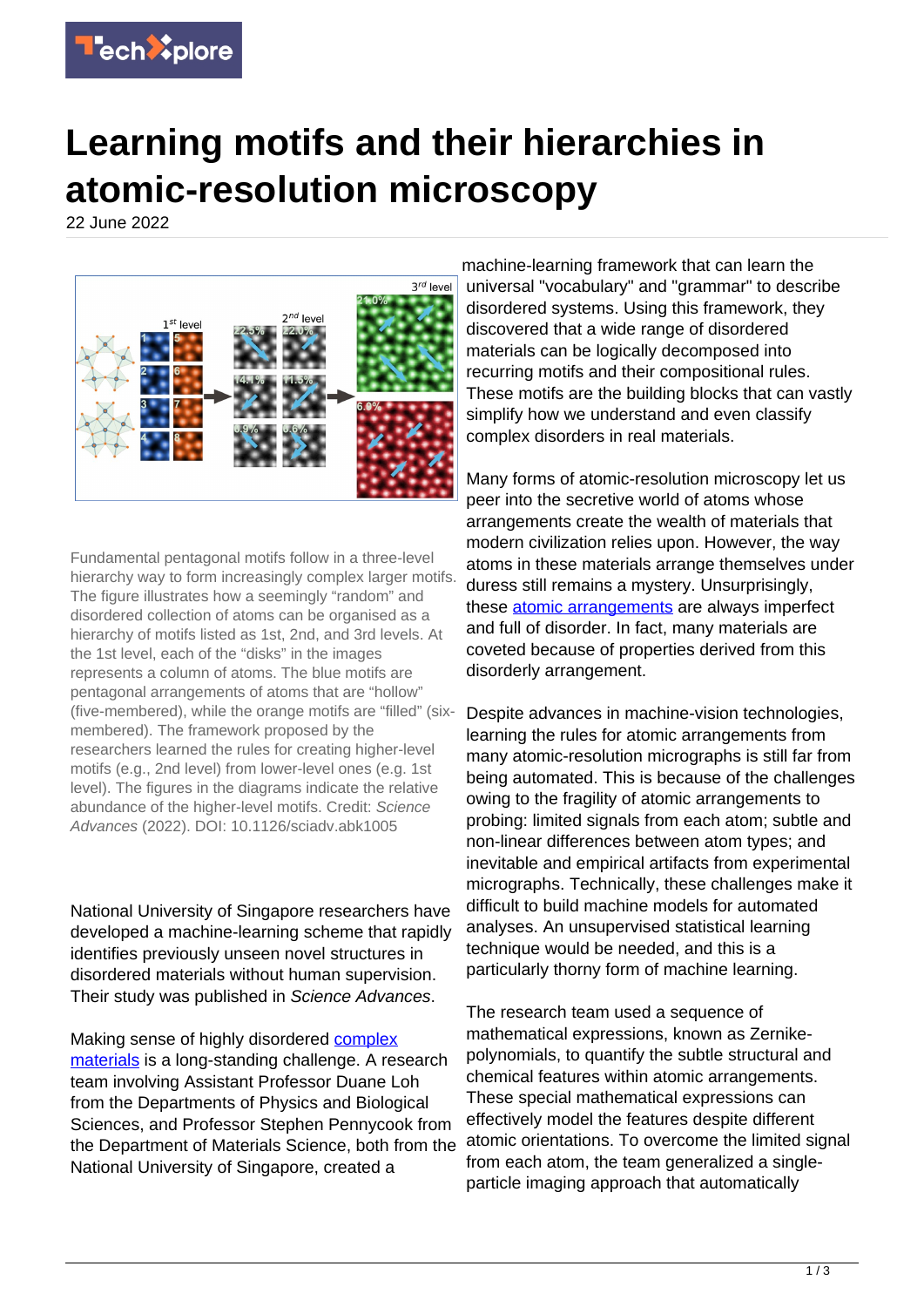

reveals distinct [building blocks](https://techxplore.com/tags/building+blocks/) (i.e., motifs) within disordered materials. This approach is also sufficiently robust such that imaging artifacts do not affect the outcome.

Having learned the motifs from tens of thousands of atoms in an automated manner, the team could now discover how these motifs self-assemble into complex but disordered hierarchies. They found that some disordered materials can be described by only a handful of motifs; yet these few motifs create diverse structures because of complex motifmotif hierarchies. In comparison, some materials start with a continuous range of motifs, thus blurring the boundaries between their motif and hierarchies.

Prof. Loh said, "These motifs form a vocabulary of a disordered material, and the motif-motif hierarchies its grammar. This motif-plus-hierarchy description can meaningfully simplify our descriptions of disordered material. Fortuitously, this description has led to the discovery of a novel structure hidden within a highly disordered catalytic material<sup>"</sup>

"The first author of this work, Dr. Jiadong Dan, is revisiting the micrographs from our collaborators and discovering many structural insights that were previously missed in the disordered materials," added Prof. Loh.

Dr. Dan said, "I believe that this motif-plushierarchy scheme can be used to quantitatively classify the degree of disorder in material and will open the door to massive machine learning from atomic-resolution micrographs."

The team hopes to turn this framework into a companion artificial intelligence application next to microscopes to rapidly make sense of disordered [materials.](https://techxplore.com/tags/materials/)

 **More information:** Jiadong Dan et al, Learning motifs and their hierarchies in atomic resolution microscopy, Science Advances (2022). [DOI:](https://dx.doi.org/10.1126/sciadv.abk1005) [10.1126/sciadv.abk1005](https://dx.doi.org/10.1126/sciadv.abk1005)

Provided by National University of Singapore